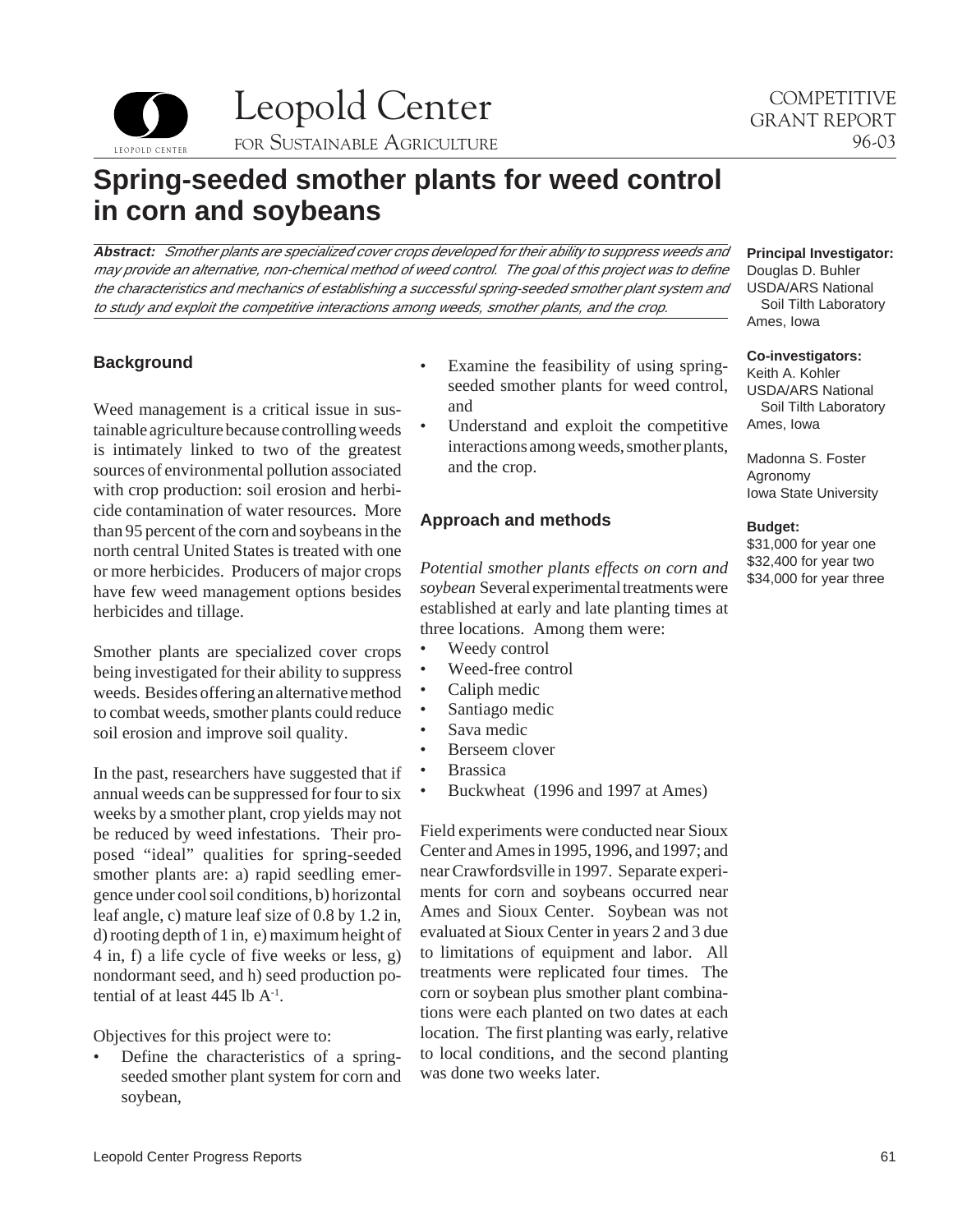

**Sava medic** 

The smother plants were seeded immediately following the planting of corn or soybean in a 10 in band centered over the crop row. Smother plant seeds were incorporated into the upper 0.4 in of soil with a garden rake. All plots received timely interrow cultivation to control weeds between crop rows. Weedy and weedfree control plots were included in all experiments.

Data collected included:

- Emergence times for smother plants, primary crop, and weeds
- Smother plant and primary crop density at 14, 28, and 72 days after planting (DAP)
- Visual estimation of weed suppression by species 14, 28, and 72 DAP
- Weed density and biomass by species 40 DAP
- Primary crop height and growth stage at 28 and 72 DAP and days to 50 percent silk (corn) and 50 percent flowering (soybean)
- Primary crop yield and grain moisture

*Competitive interactions among weeds, smother plants, and corn* A series of field experiments near Ames in 1995, 1996, and 1997 was designed to focus on potential management aspects such as the timing of smother plant establishment, spatial arrangement of smother plants, the length of the competitive period, and the interaction of cultivation and smother plants on weed suppression and corn growth. This research expanded on the basic

idea of planting a band of smother plants over the row at corn planting time to exploring other spatial and temporal seeding options. In order to limit the work to a manageable level, only one smother plant, Sava medic, was chosen for use, based on previous results and seed availability.

*Early spring smother plant establishment*  Shortening the smother plant/primary crop competitive period through the use of low rates of herbicides at different timings was investigated in experiments at Ames. Treatments included combinations of different herbicide timings (at crop planting and 30 DAP), different kill patterns (banded and broadcast), and allowing the smother plant to grow to maturity. Finding the appropriate way to manage the weed/crop/smother plant competitive periods appears to be one of the greatest challenges in the development of this system.

*Spatial arrangement* At the Ames location experiments, researchers also investigated spatial arrangements of smother plants and use of low rates of herbicides. Treatments included combinations of smother plant location (row band, interrow band, and broadcast), allowing the smother plant to grow to maturity, killing it at 30 DAP, and performing or not performing interrow cultivation.

*Rotary hoe incorporation* The timing for smother plant establishment will be a critical factor in developing successful management strategies. Experiments were designed to investigate seeding the smother plant prior to and after corn planting. Post-corn planting smother plant establishment (at 7 and 14 DAP) was achieved by using a broadcast dropspreader and rotary hoe.

*Planting depth* Consistent and uniform smother plant emergence and establishment is essential to establishing the competitive relationships required for a successful smother plant weed management system. This experiment evaluated the effects of smother seed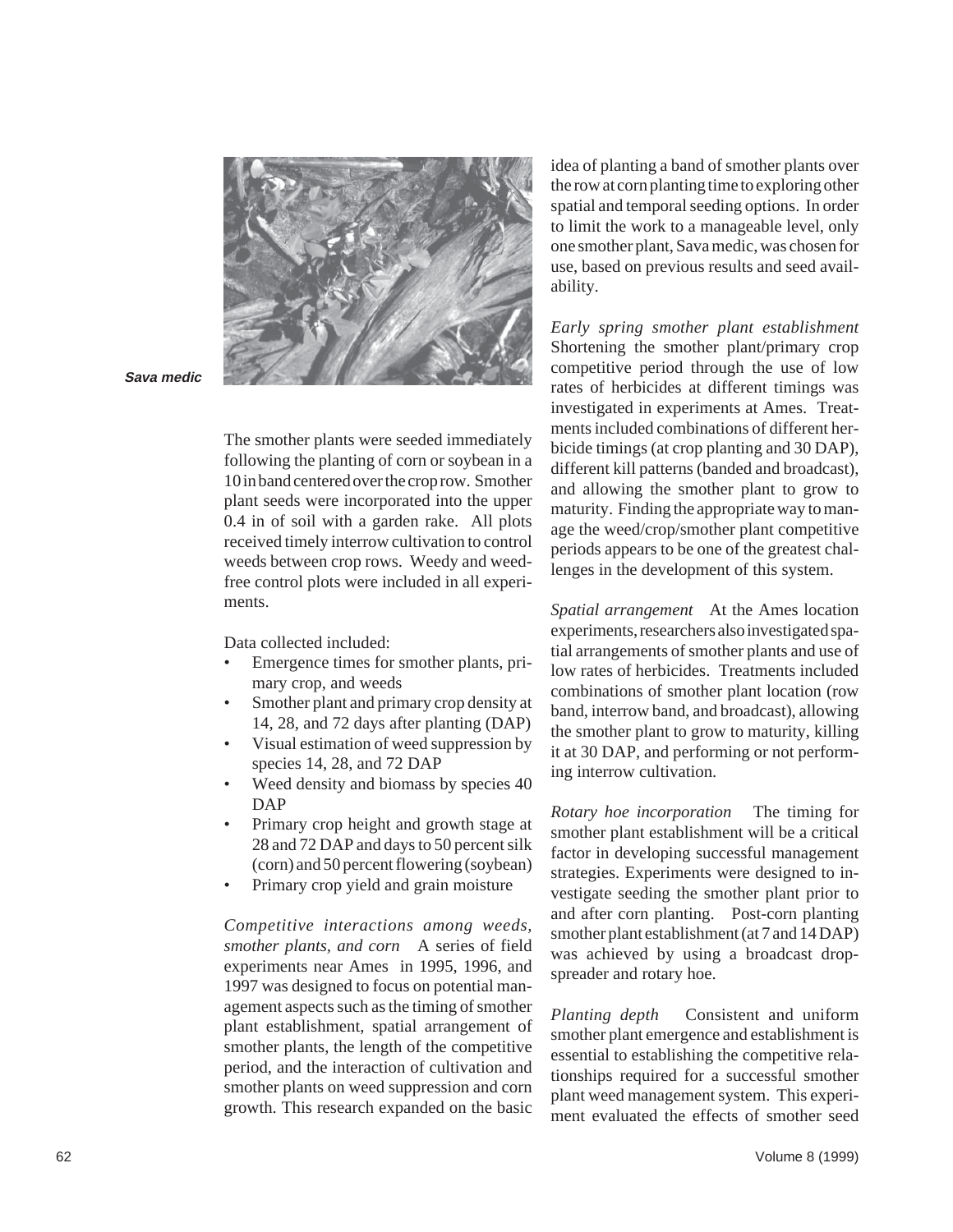planting depth on smother plant density in a greenhouse setting. Sava (large-seeded) and Santiago (small-seeded) medics were planted in a band over corn rows.

## **Results and discussion**

*Potential smother plant species effects on corn and soybean* Timely establishment of an effective smother plant population presents a fundamental challenge if this system is to succeed. Additionally, the seasonal dynamics of smother plant densities must be such that they do not inhibit the primary crop from achieving its yield potential.

Differences in population dynamics existed among the species in 1995. Typically, the initial stand of Brassica was higher than the other species, and the higher seeding rate was the primary cause for the large difference seen at 14 DAP. However, as the growing season progressed, the short life of cycle of Brassica became apparent and few plants remained at 72 DAP.

In 1996, densities of the smother plant species ranged from 0 to near 40 plants per  $0.1 \text{m}^{-2}$ during the growing season, with the medics achieving stands that were generally lower than Brassica and Berseem clover. In 1997, smother plant densities in corn had trends similar to the two previous years.

Poor smother plant establishment was a major problem in soybeans, especially in late planted treatments. Based on the results of this research, surface spreading of seed followed by shallow incorporation at crop planting is not a viable method for establishing smother plants in soybeans. The major reason for differences between corn and soybean seemed to be related to planting dates and subsequent smother plant establishment and growth. The soybeans were planted 20 or more days later than corn, generally exposing the smother plants to warmer and drier conditions following plant-



**Collecting weed biomass** 

ing. Poor seeding establishment and low levels of biomass production following soybean planting resulted in little weed suppression. All of the smother plant species evaluated were coolseason species that display slow growth and low plant vigor when exposed to high temperatures early in their growth cycle. This suggests that these cool-season varieties may not be good candidates for smother plants for crops planted in the region after early May.

Weed suppression in 1995 compared to the weedy check plot ranged from 19 to 90 percent across the smother plant species. Brassica, Sava medic, and Berseem clover generally suppressed weeds better than the other two medics.

In 1996, the smother plant species also demonstrated differences in weed suppression capabilities. At 40 DAP, giant foxtail and common lambsquarters suppression ranged from 20 to 94 percent. Minor treatment differences in giant foxtail control were observed, with Caliph medic providing the lowest control at 20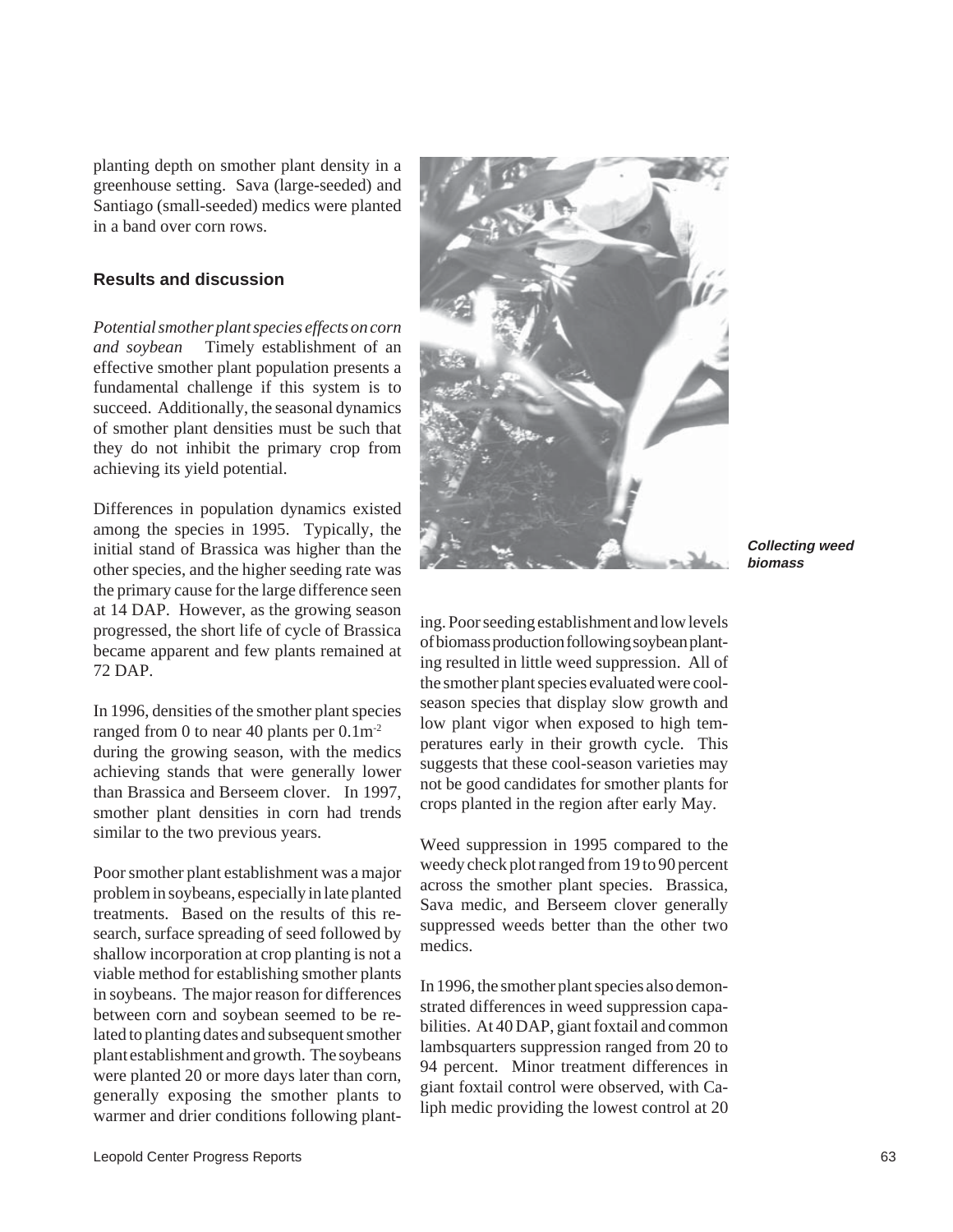

**Manual seeding of smother plants** 

> percent, while other treatments provided about 60 percent control. All four smother plant treatments suppressed common lambsquarters greater than 80 percent with no differences among species.

The lower weed suppression observed in soybeans at 40 DAP (relative to that in corn) was attributed to poor smother plant establishment. In soybean in 1997, no significant differences were observed in foxtail or lambsquarters suppression between smother plant species. In contrast to the results in corn, lambsquarters suppression ranged from 8 to 15 percent, nearly 70 percent less. Likewise, foxtail suppression was 20 to 40 percent less in soybeans than in corn.

*Competitive interactions among weeds, smother plants, and corn* Difficulties were encountered for the field experiment in early spring smother plant establishment in Ames. The 1995 protocol for establishing early (precorn planting) smother plants has evolved into a work in progress. Abnormally wet, cool spring conditions ruined the initial efforts in this area. There was poor smother plant establishment the next year (1996) due to extremely dry conditions and the experiments were discountinued in 1997.

*Spatial arrangement* Smother plants were grown in several different configurations: banded over the crop row, banded between the crop row, and broadcast seeded. Smother

plants in these spatial arrangements were allowed to grow to maturity and then compared to the same arrangements killed at 30 DAP (to shorten the competitive period between the crop and smother plants).

The general efficacy of treatments was quite different for specific weed species. For example, control of foxtail was generally greater when the smother plants were grown to maturity than when they were killed at 30 DAP. When smother plants were placed in a band between the rows, control was about 75 percent, compared to less than 40 percent when plants were killed at 30 DAP.

*Rotary hoe incorporation* Delaying the seeding of the smother plant and allowing the primary crop to emerge and establish may be a method to reduce the negative effects of smother plant/primary crop competition. Sava medic was broadcast seeded one and two weeks after corn planting in an experiment where weed populations were below yield reduction levels. This resulted in reduced corn height at 72 DAP. Corn yield also was reduced in the smother plant plots established at 7 DAP. However, when smother plant establishment was delayed until 14 DAP, corn yield did not differ from the control plot with no smother plants.

In 1996, weed density also was affected by these seeding methods. Compared to the weedy check, the three seeding methods all had significantly lower giant foxtail and pigweed density. It appears, however, that the efficacy of these seeding method treatments was specific to the weed species.

*Planting depth* Consistent and uniform smother plant establishment is essential for a successful smother plant weed management system. The effect of seeding depth on smother plant establishment for two of the medics was evaluated in the greenhouse in 1996. Smother plant seed that was planted at 1.5 and 3 cm below the surface produced significantly higher plant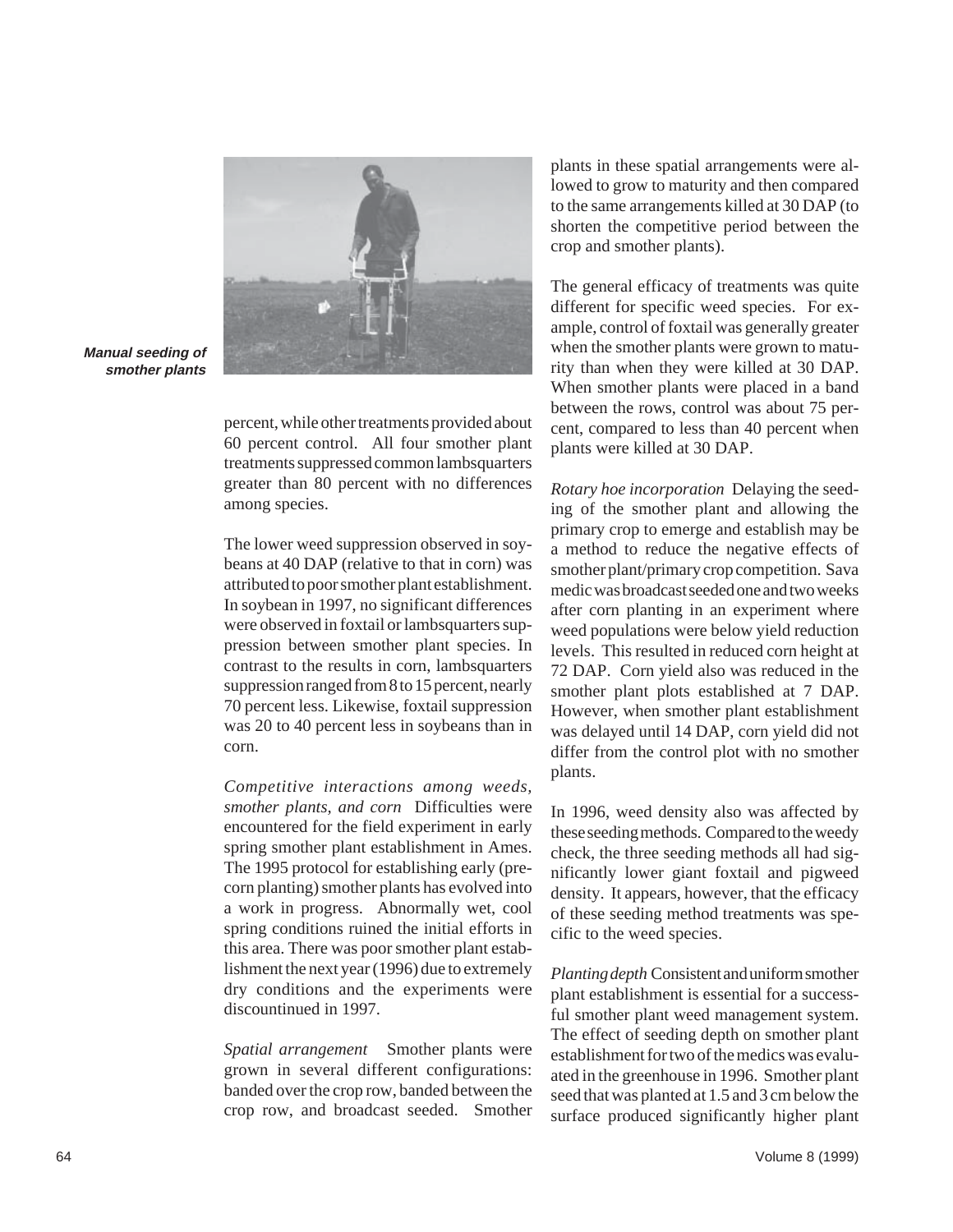densities when compared with seed planted at 0.5 cm. Along with planting depth, smother plant seed size seemed to have an effect on smother plant density. Generally, the larger seeded (Sava medic) plant planted at 1.5 or 3 cm showed significantly greater densities than the smaller seeded Santiago variety.

## **Conclusions**

Can mulched living plants or smother plants suppress weeds? Using living vegetation to smother weeds is not a new concept and has been used in crop rotations for many years. The research showed inconsistencies among locations, years, and crops, but some general trends emerged for the use of smother plants as an alternative weed control strategy.

Timely establishment of an effective smother plant population to gain a competitive edge over weeds is a big challenge to overcome. Several species showed potential to become established and suppress weeds in corn, but efforts with soybeans were less successful. Establishment with corn was more rapid, uniform, and consistent during the cooler, more moist conditions that followed corn planting. Brassica showed more desirable characteristics such as providing greater initial densities and reaching maturity sooner, therefore shortening the competitive period with the primary crop. Although Brassica was the most efficient at reducing weed populations, it also reduced corn yields; it may have competed for resources the corn needed. The medics and Berseem clover provided the greatest early season densities in soybean and these greater densities also offered the greatest weed suppression in both corn and soybean.

Spatial arrangements and length of competitive period also affected interactions between smother plants and corn. Allowing smother plants to grow to maturity resulted in significantly greater foxtail suppression regardless of the planting arrangement used. Banding smother plants over the row was consistently effective in suppressing weeds.

One management aspect we focused on to define competitive interactions was the timing of smother plant establishment. Establishment is a crucial period because the smother plant needs to emerge and grow before the weeds do. Abnormally wet and unusually dry spring conditions in successive years hindered initial attempts in this area.

A new Leopold Center-funded project (#99 3) currently underway, "Managing weeds by integrating smother plants, cover crops and alternative soil management," will attempt a more integrative approach to developing new weed management tactics.

### **Impact of results**

Although this project did not generate management recommendations for farmers, significant progress was made. The research advanced the understanding of factors that regulate the efficacy of smother plant systems. The variability in results was frustrating from a scientific standpoint, but reinforced the concept of the biological complexity of the system.



**Brassica smother plants in corn**